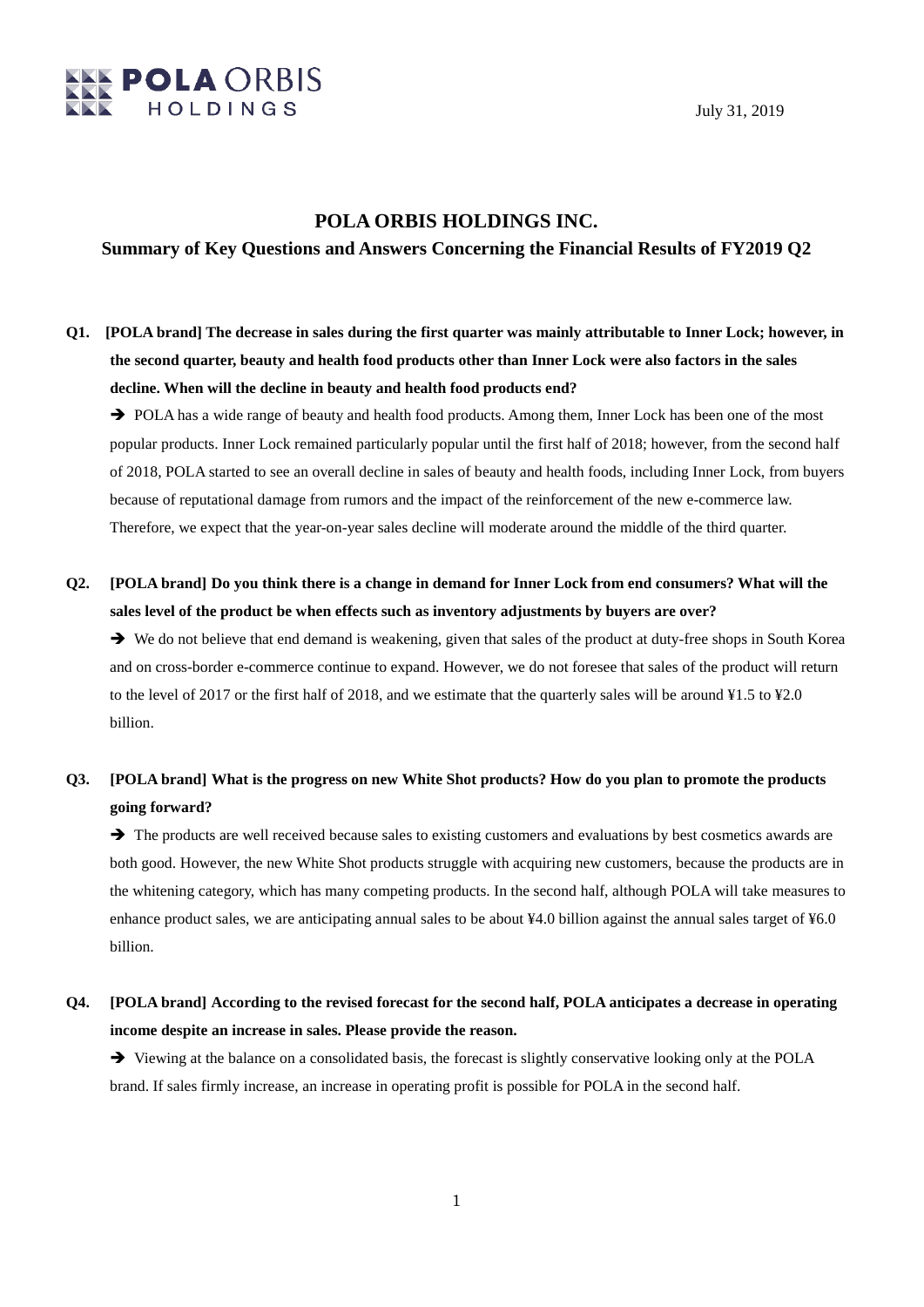# **Q5. [POLA brand] The number of sales offices decreased. Is the decrease in the number of Beauty Directors related to the decrease in domestic sales?**

 While the number of Beauty Directors decreased slightly, the impact of the decrease is insignificant and will not impact sales.

As for the number of sales offices, POLA sets a sales threshold to define the sales offices and some stores who did not reach that threshold.

#### **Q6. [POLA brand] What is the situation behind the decrease in domestic sales?**

 $\rightarrow$  Thanks to the launch of Wrinkle Shot Serum in 2017, POLA successfully acquired new customers and increased the total number of customers in 2018. With this expanded customer base, POLA was planning to increase domestic sales in 2019; however, domestic sales for the first half were weaker than expected due to changes in the internal and external environment, including but not limited to a decrease in demand from inbound tourists and buyers. Within the decrease in domestic sales, we assume that there is a considerable drop resulting from a decline in buyer demand, although we cannot determine the exact amount.

In contrast, sales from products such as esthetic treatments and the B.A. series, which are recognized as KPI indicators that show trends of existing domestic customers, are growing.

# **Q7. [POLA brand] Could you elaborate on the market data that shows a contraction in the high-priced cosmetics market in Japan? In addition, is it possible to make major strategic changes, such as to the business model, based on changes in consumer sentiment?**

 $\rightarrow$  Looking at the past, it is rare to see market data that shows a decline in the high-end cosmetics market. We understand that it is necessary to determine whether or not this trend is temporary, but there is no impression that consumption by existing domestic customers is very weak.

In forecasting the second half performance, we recognize that fundamentals are in a difficult situation. However, we aim to continue to outperform the market environment by encouraging repeat purchases by existing customers with a consultation-based business model while acquiring new customers with highly differentiated products.

In addition, we understand that the methods of selling and buying consumer goods have changed dramatically. For example, the sharing economy and the online C2C marketplace (such as sales apps) are very active, which has an especially notable impact on the apparel market. We believe this can also happen in the cosmetics market. Based on these situations, when considering the next long-term business plan from 2021, we recognize that we need to think deeply about the nature of the business model and channel of cosmetics industry from a long-term perspective.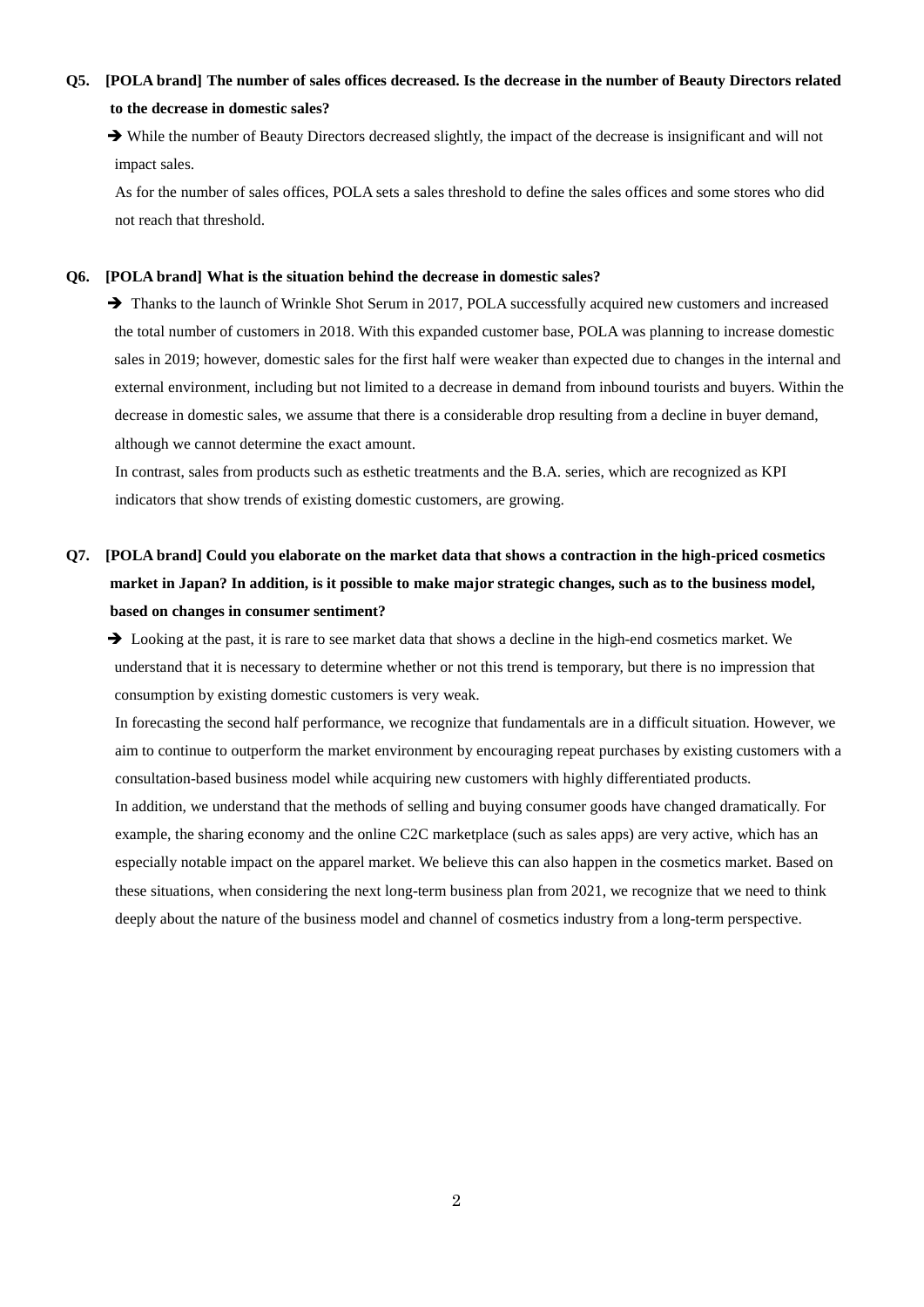#### **Q8. [POLA brand] How do you plan to expand the overseas business of POLA, especially for e-commerce in China?**

Store expansion will be the main driver in the short-term. We have raised the target of overseas sales for POLA from ¥11.0 billion to ¥13.0 billion for this year, and we would like to raise the target for fiscal 2020 as high as possible. POLA also plans to expand store networks in various formats, not only for existing department stores but also for duty-free stores and stores with salons that can provide esthetic services.

For e-commerce in China, Tmall is the main channel. POLA will also strengthen cross-border e-commerce going forward.

We think that the cosmetics market in China can maintain a growth rate of  $+6$  to 7% going forward and within that the momentum of wealthy people and urban workers will remain strong.

#### **Q9. [POLA brand] Is overseas business contributing to POLA's profitability?**

 $\rightarrow$  The profit margin in overseas business is higher than that of the entire POLA brand. Therefore, it is possible to contribute to profits by increasing the composition ratio of overseas sales.

## **Q10. [POLA brand] Inventory levels are increasing across the industry prior to the tax hike. Is there any risk of losses on disposal or valuation of such inventory in the future?**

 $\rightarrow$  The inventory level is also increasing at POLA. We are currently paying careful attention to the movement of POLA's health food products, etc.; however, we are not seeing risks such as losses on disposal or evaluation.

## **Q11. [ORBIS brand] For operating income, is there a possibility that ORBIS will not reach the forecast for the full year, even though a downward revision was only made at POLA?**

→ ORBIS increased costs for promoting new products in the first half by about ¥1.1 to ¥1.2 billion compared to last year. In the second half, ORBIS will improve profitability by reducing the costs of advertising and point expenses, and lowering the cost of goods as a result of an increase in the sales of refill products of ORBIS U.

### **Q12. [Jurlique brand] Why did the full-year forecast for operating income remain unchanged, while a downward revision was made for sales?**

Sales were down 56% year on year in the Chinese market for the first half. It is likely that this situation will continue in the second half. However, because the sales decline is mostly attributable to the closure of unprofitable stores, we believe that Jurlique can improve the amount of operating losses by taking measures to reduce operating costs, mainly for the headquarters.

#### **Q13. [Others] What are your thoughts about share buybacks?**

 $\rightarrow$  This year, we are planning shareholder returns through cash dividends, including special dividends. We recognize that share buybacks is a topic that we would like to consider going forward.